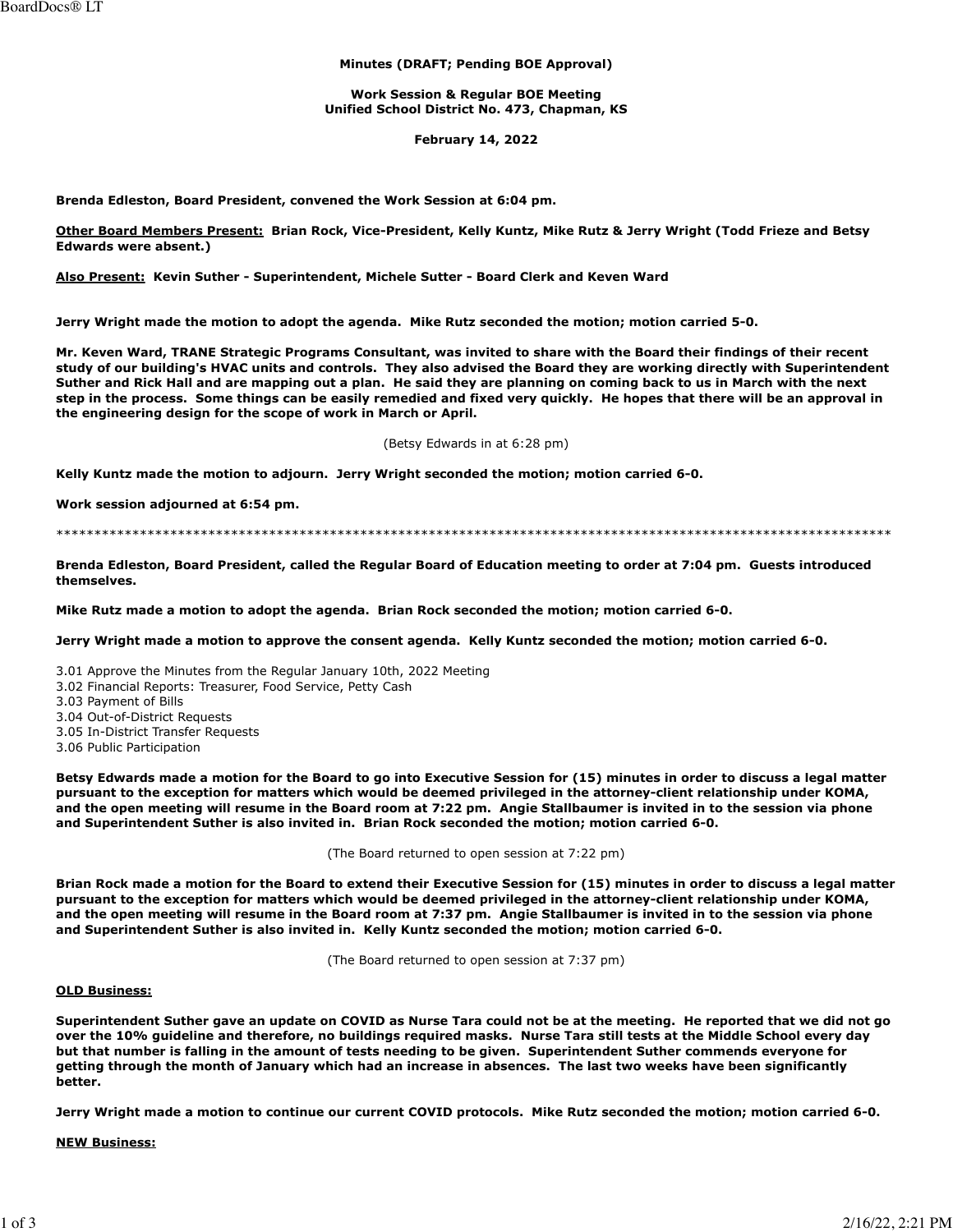**Cheri Simpson introduced Jessica Murphy, RC PTO President and Illa Beemer who were there to talk about the 70th Anniversary of Rural Center Elementary. They wanted to have a large celebration but COVID sidelined the celebration so they came up with a couple of non-contact ways to celebrate instead. One is a cookbook and another is a special t-shirt. They shared if the public would like either one to please let Cheri Simpson know and she will get those ordered.**

**They told how the school was founded in 1951 and built in 1952. In March of 1951, (7) one room school houses consolidated. Mrs. Ira Engle won \$10 with her winning name of** *Rural Center***. The fall of 1952 saw the grand opening and Ila was an 8th grader. She told how thrilling it was that the new school had in-door plumbing and how a school bus picked her up each day. School always started the Tuesday after Labor Day and lasted for (8) months. The day was 9 am to 4 pm. The last day of school was always a community event and ended with a baseball game between the boys and their dads. She said Kindergarten was added in 1962 and it was a half day and was located in the gymnasium. The blackboard that was used is still there. In 1966 Rural Center became a part of USD 473. The 7th and 8th grades left in the fall of 1968. The 6th grade left in 2000. It currently houses Pre-School (Wee Clovers) through the 5th grade.**

**Superintendent Suther shared the BLT (Building Leadership Team) went to Topeka last Thursday. Also, the team had decided to put a video together about reading by utilizing the CHS Journalism Department. Mrs. Shasta Acheson, CHS Journalism Teacher, along side multiple students, created a video with the vision and approach to literacy throughout the district. The team was very surprised when they were in their meeting in Topeka that their video was introduced to a legislative committee and the Commissioner of Education. They wanted to show them how USD 473 is a great example of a systematic approach to improving students in reading.**

**The FastBridge Fall to Winter 2021-22 Growth chart was shared. If our students continue to make gains, there will be substantial growth by the spring. Currently, 75% of students have made either typical or accelerated growth.**

**Stacy Smiley and Jacqueline Dautel were there to speak on ELA (English/Language Arts adoption) and give a curriculum update. They shared with the Board a video entitled "The Truth About Reading" that was a moving video educating about the number of people who cannot read in our country. The district has used the same K-5 curriculum (Reading Street) for approximately the last (14) years. With a 100% consensus, the team voted to adopt McGraw Hill's "Open Court". The vote was 9-0. It has a 2022 copyright and also meets the Dyslexia initiative plus science of reading objective. The quote for K-5 for (6) years, including some training was \$194,133.71. This amount has been submitted for Federal ESSER III reimbursement for student learning loss during the pandemic. Mike Rutz made the motion to approve the new Reading K-5 Curriculum. Kelly Kuntz seconded the motion; motion carried 6-0.**

**Brian Rock made a motion to approve the donation from Astra Bank. Jerry Wright seconded the motion; motion carried 6-0.**

**Betsy Edwards made the motion to keep the driver's ed fee at \$225.00. Jerry Wright seconded the motion; motion carried 6-0.**

**Superintendent Suther shared all class sizes with the Board and said our enrollment is a solid 1,085. To date we are slightly higher than this but that is the number the state will use to configure our state funding.** 

**Kelly Kuntz made the motion to reschedule the March BOE meeting from the 14th to the 7th since the 14th is during the district's Spring Break. Brian Rock seconded the motion; motion carried 6-0.**

**Brenda Edleston shared with the Board an idea for "BOE Service Awards". She is asking the Board to consider a yearly award for faculty and staff for service that goes above and beyond. Superintendent Suther is checking the state statute regarding monetary awards.** *This will be on the March agenda as an action item.*

**The Board Self-Evaluation Tool was discussed. The Board doesn't like this tool because it cannot be measured. Superintendent Suther will reach out to KASB for some other tools or maybe some other sources. We would like a quality tool. Brenda Edleston said that she, Brian Rock, Superintendent Suther and Clerk Michele Sutter will research some other tools and will try to find some options to look at before the March 7th BOE meeting.**

**Brian Rock made the motion to go into Executive Session for (15) minutes in order to discuss personnel items pursuant to non-elected personnel exception under KOMA and the open meeting will resume in the Board room at 9:10 pm. Kelly Kuntz seconded the motion; motion carried 6-0. Superintendent Suther was invited in.**

(The Board returned to open session at 9:10 pm)

**Mike Rutz made the motion to go back into Executive Session for (10) minutes in order to discuss personnel items pursuant to non-elected personnel exception under KOMA and the open meeting will resume in the Board room at 9:20 pm. Brian Rock seconded the motion; motion carried 6-0. Superintendent Suther was invited in.**

(The Board returned to open session at 9:20 pm)

**Brian Rock made the motion to go back into Executive Session for (5) minutes in order to discuss personnel items pursuant to non-elected personnel exception under KOMA and the open meeting will resume in the Board room at 9:25 pm. Mike Rutz seconded the motion; motion carried 6-0. Superintendent Suther was invited in.**

(The Board returned to open session at 9:25 pm)

**Brian Rock made the motion to approve the personnel items that were presented. Kelly Kuntz seconded the motion; motion carried 6-0.**